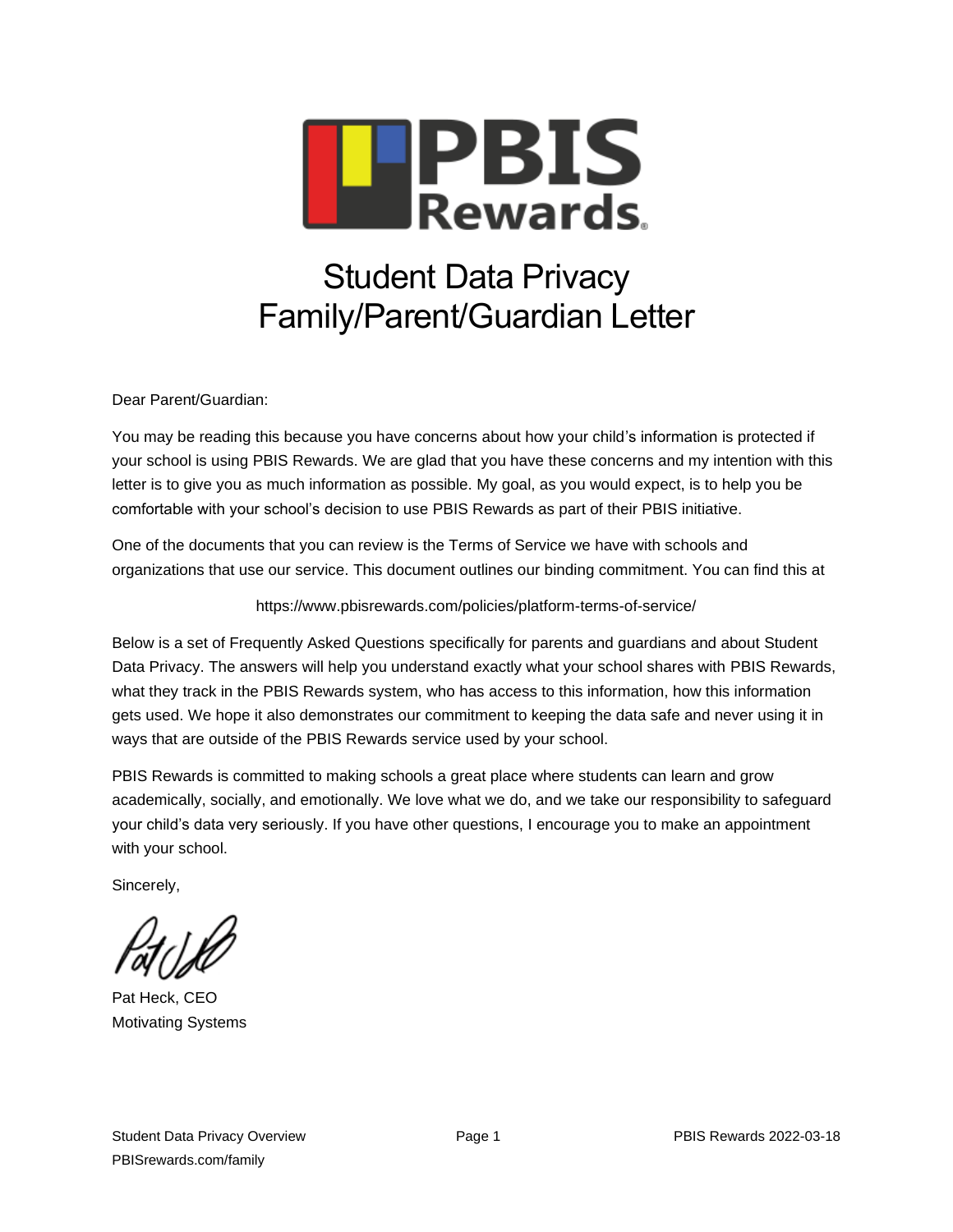## Frequently Asked Questions on Student Data Privacy

### Data shared by the school to PBIS Rewards

The primary use of PBIS Rewards is the Positive Recognition component. The minimum information that gets shared about students by your school with PBIS Rewards when using the Positive Recognition component is:

- Student Name (First and Last)
- Student ID Number
- Grade
- Student Email (optional)
- Gender (optional)
- Ethnicity (optional)

If your school uses Check-In/Check-Out (CICO), no additional information is needed. Please check with your school to see if they are using CICO and to learn more about Check-In/Check-Out.

If your school is using the Advanced Referral System to track Office Referrals, then some additional information is shared with PBIS Rewards. Please check with your school to learn if they are using the Advanced Referral System.

- Required Fields for Reporting:
	- o Gender
	- o Ethnicity

If your school is using the SEL (Social and Emotional Learning) component, no additional information is needed. Please check with your school to see if they are using the SEL component and to learn more about SEL.

If your school is making the Parent/Guardian App available and wants to manage parent registration by email, then the following gets shared with PBIS Rewards:

- Parent and/or Guardian Name
- Associated Student
- Parent and/or Guardian Email
- Parent and/or Guardian Phone (optional)

#### Who at PBIS Rewards has access to the student data?

- Who has access at PBIS Rewards?
	- o A limited number of staff who help with onboarding and ongoing support.
- When do they have access?
	- o When helping staff at your school during onboarding
	- o When helping staff at your school when the staff person requests assistance.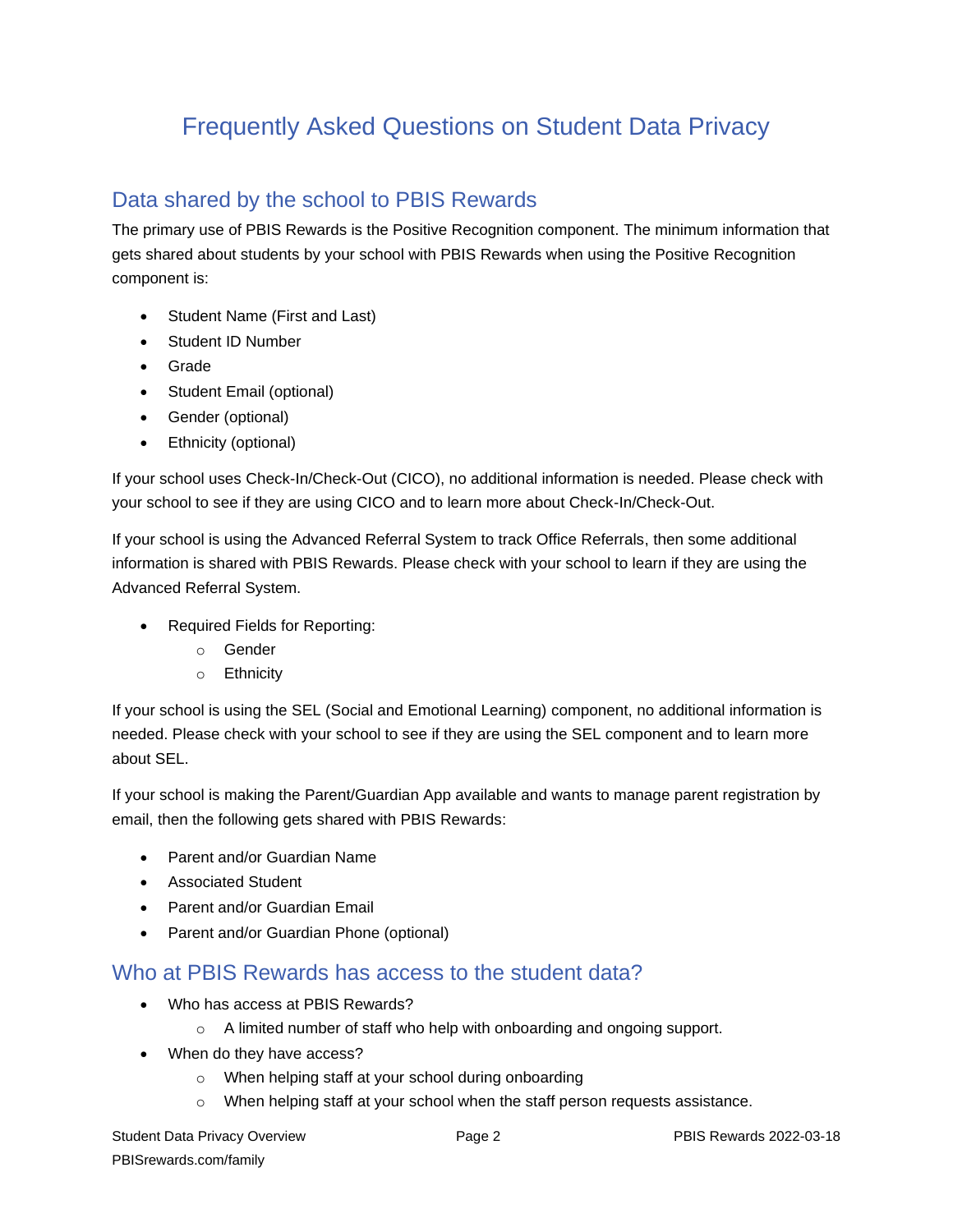#### How does PBIS Rewards use the data about students?

- PBIS Rewards uses the student data exclusively for providing the PBIS Rewards service to the school.
- PBIS Rewards does not market any services to students.
- PBIS Rewards does not sell the data to other organizations.

#### What information is tracked about students?

- Positive Recognition Component
	- o Each positive recognition given by a staff person to the student.
	- $\circ$  Any comment attached to the positive recognition (this is optional for schools and may not be used at your school).
	- $\circ$  Summary totals on points earned during each grading period and each school year.
	- $\circ$  Purchase transactions if the student used their points to make a purchase in the schoolwide store or in a teacher store.
	- o Events attended if the student has used points to attend events.
	- o Raffle/Drawing ticket purchases if the student has participated in raffles or drawings ran through PBIS Rewards. This would include the results of the raffle or drawing.
- Check-In/Check-Out (CICO) component.
	- $\circ$  Each CICO Plan setup which lists the start date and the coach/mentor when a student is enrolled in CICO.
	- $\circ$  Each CICO Daily Plan that makes up the overall CICO Plan. A CICO Daily Plan consists of:
		- The goals for the day for the Student.
		- A CICO Point Goal for the day.
		- Each Teacher Check-In score.
		- A final result from the day with an optional comment from the Coach Mentor.
	- $\circ$  A CICO Plan Final Report that shows the overall progress of the student while enrolled in the CICO Plan.
- Advanced Referral System
	- o Student Name
	- o Name of Referring Staff Member
	- o Date, Time and Location of Infraction
	- o Details on the Infraction including:
		- Staff member's description of the infraction
		- Steps the staff member took to try to diffuse the situation
	- o Office Staff response to the office referral including:
		- Name of the Office Staff Member
		- Notes on the interaction with the student
		- Any disciplinary action given to the student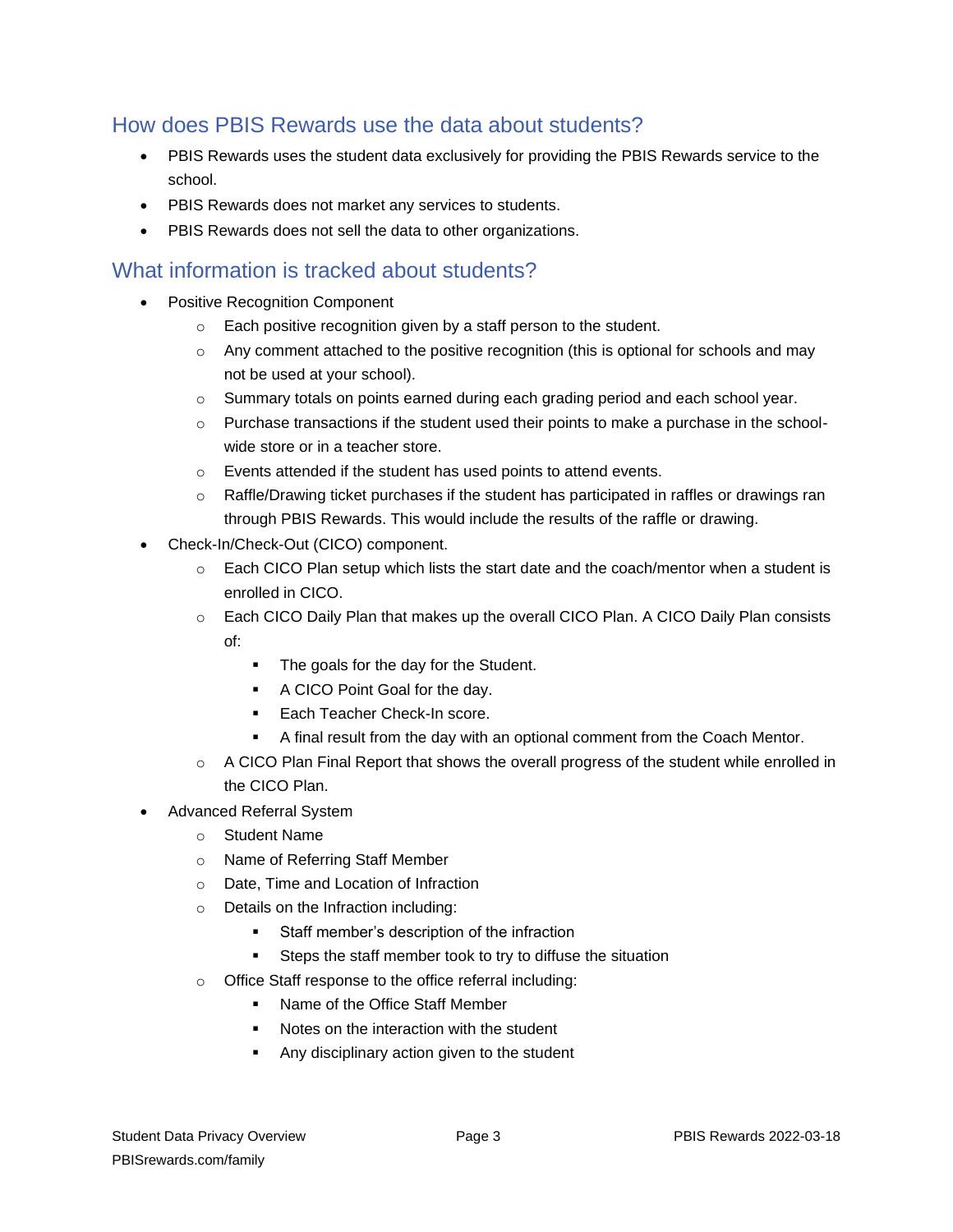- Optionally, the Office Staff Member can include a note to the parents/guardian and can provide private information that does not get shared back with the referring staff member, but which should be documented.
- SEL Component
	- o Student Self-Reported SEL status.
- Other Intervention Data
	- $\circ$  Staff members can attach additional documentation on interventions on an ad-hoc basis so that behavior reports printed from PBIS Rewards include a complete record of all interventions provided to the student.

#### What is stored with the QR Codes and Bar Codes on the ID Card?

The first thing to know is that not every school uses ID Cards with PBIS Rewards, so you will want to check with your school. The QR Code and/or Bar Code on the ID Card represents the ID Number of the Student much like a magnetic strip on a credit card represents the credit card number. Nothing is stored on the card beyond what is visible on the card.

#### What is at risk if my child loses his/her ID Card?

Your school controls what prints on the ID Cards, but here is the complete list of what may be on the card.

- The school logo which almost always identifies the school.
- The name of your child.
- If your school uploads photos, your child's photo may be on the ID Card.
- A QR Code representing the school's ID Number of your child
- Optionally, the school may also print a Bar Code representing the school's ID Number of your child. Generally, they do this if the ID Card is used with other systems in the school such as the library check-out or in the lunchroom for payment.
- Optionally, the school may print the actual ID number on the card if there are places where your child needs to enter his/her ID number and may not always be able to remember it.
- Optionally, the school may show the Grade Level (Kindergarten, 2<sup>nd</sup> Grade, etc.) on the ID Card.

There isn't any other information available to the finder of an ID Card. Reading the QR Code or the Bar Code will show the school ID number for your child, but the finder will not be able to look up anything with this number.

You will want to ask your school if they have students take their ID Cards home at the end of the day. Some schools collect the ID Cards at the end of the day so there is less chance that the ID Card is lost outside of the school property.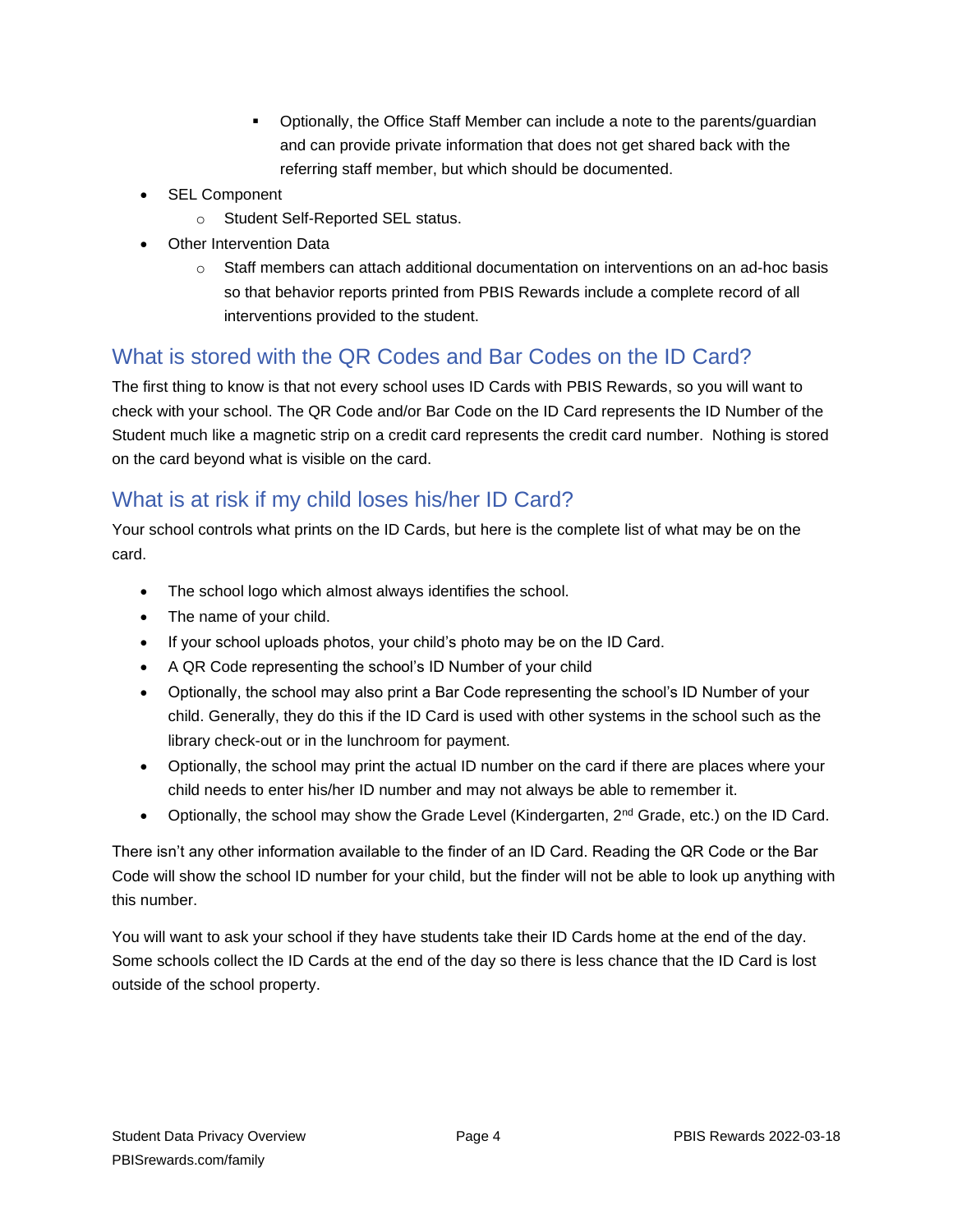## Why is my school using ID Cards and are they necessary?

PBIS Rewards can be used without ID Cards, but most schools do choose to use ID Cards for reasons that are primarily about PBIS Rewards but have other benefits.

- 1. Since students wear the ID Cards, the teachers can better learn student names and address them by name when they see them around the school. This greatly facilitates relationship building.
- 2. The PBIS Rewards smartphone app is easier for teachers to use when they can scan the QR Code on the ID Card. They spend less time rewarding students.
- 3. School Safety is enhanced, especially in middle schools and high schools when students and staff are required to visibly wear their ID Cards. If someone is in the school and doesn't have an ID Card, it is the first indication that the person should not be in the school.
- 4. Other systems in the school often use the ID Card as well for identifying the student.

Schools that use ID Cards are much better at rewarding students when they see them meeting the behavior expectations. As an example, if a school counselor sees a student acting responsibly in the cafeteria, the counselor can address the student by name and scan the student's badge as in "Thank you, Jared, for putting your tray away properly and keeping our cafeteria clean." Without the ID Card, the counselor may be less likely to approach the student if the counselor doesn't already know the student's name. If the counselor does approach the student, the exchange sounds like "Thank you for putting your tray away properly and keeping our cafeteria clean. What's your name so I can reward you?"

## What data is stored with the smartphone App on the teachers' phones?

The only data stored on the smartphone is the teacher and school identifier. No student data is stored on the phone. Once signed-in on the app, the teachers do have the following capabilities:

- Award points to students for positive behavior
- Perform the Teacher Check-In for Check-In/Check-Out (if CICO is used)
- Help students make purchases in the school store
- Help students enroll in events
- Help students enter raffles or drawings
- Fill out office referrals (if Advanced Referral System is used)
- Review student SEL status (if the SEL feature is used by the school)